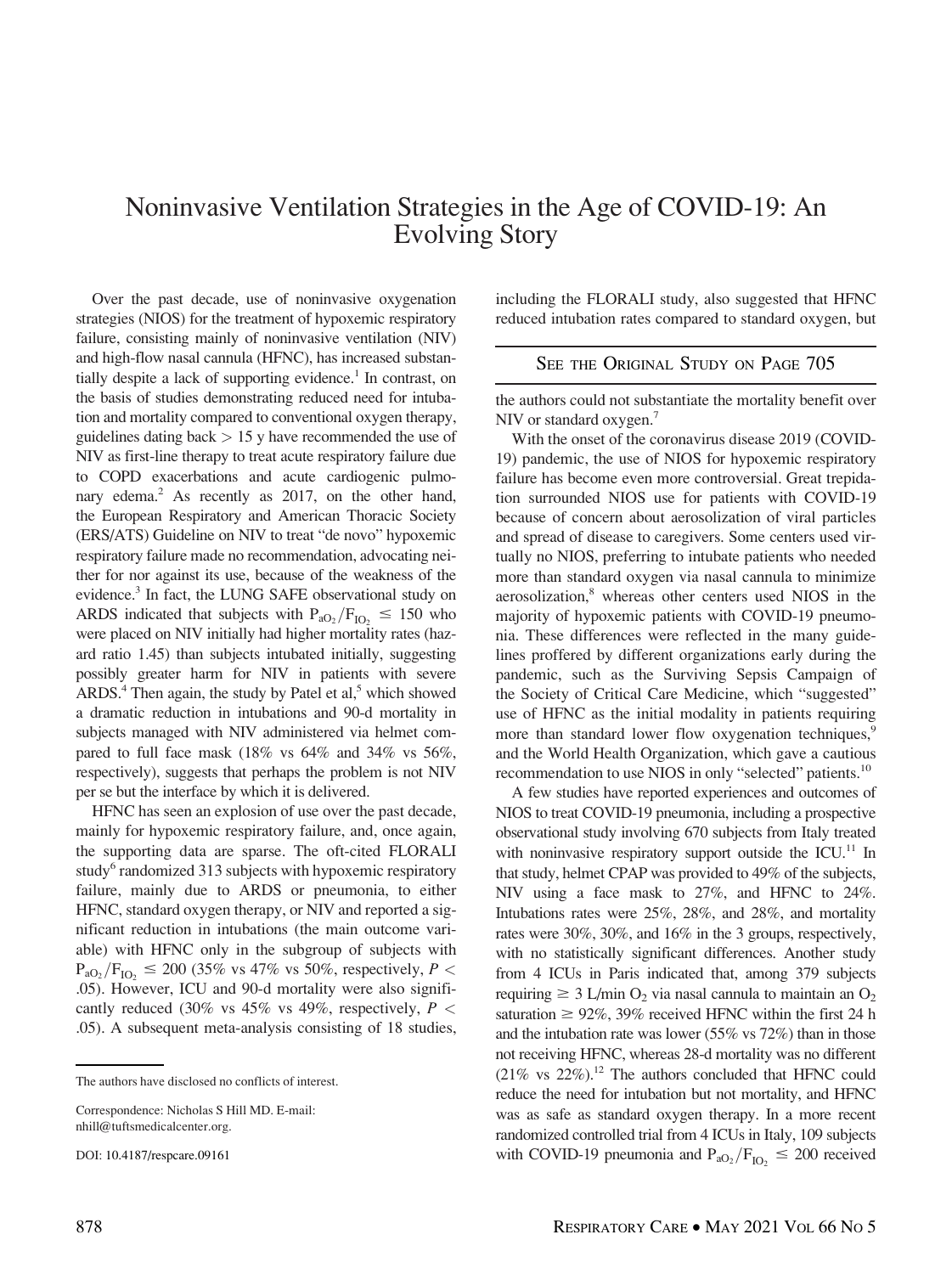helmet NIV or HFNC.<sup>13</sup> The number of days without respiratory support, the major outcome variable, was not different between the groups (18 vs 20 d), intubation rate was lower in the helmet group  $(30\% \text{ vs } 51\%)$ , and the mortality rate was similar (24% vs 25%). Other than demonstrating that NIOS use for COVID pneumonia varies between institutions in both non-ICU and ICU settings and that it is probably as safe as other noninvasive approaches such as standard oxygen leading to intubation, studies to date do not provide definitive answers on relative safety and outcomes of NIOS compared to other approaches like initial standard oxygen followed by early invasive mechanical ventilation.

In the current issue of RESPIRATORY CARE, Menga et  $al<sup>14</sup>$ add to the accumulating data on use of NIOS for hypoxemic respiratory failure due to COVID-19 pneumonia with their prospective, observational cohort of 120 consecutive subjects admitted to the ICU, 85 (71%) of whom received first-line treatment with NIOS. Half of these subjects received helmet NIV, 28% received HFNC, and 22% were treated with face mask NIV. Of the 85 subjects treated with NIOS, 52 (61%) required endotracheal intubation within 28 d. After 1 h of NIOS,  $P_{aO_2}/F_{IO_2}$  was higher in 97% of subjects and was not predictive of subsequent intubation. Independent predictors of intubation were Simplified Acute Physiology Score II (SAPS II)  $\geq$  33 and lactate dehydrogenase  $\geq 405$ , and the combination had a sensitivity and specificity for endotracheal intubation of 43% and 91%, respectively, and a positive predictive value of 88%.

The authors also compared 54 subjects from the current cohort with 54 historical controls from a previous similar study,  $^{15}$  matched for age, SAPS II,  $P_{aO_2}/F_{IO_2}$ , and  $P_{aCO_2}$  upon enrollment. The intubation rate for the contemporary COVID-19 cohort was nearly twice that of the matched historical controls (59% vs 35%,  $P = .02$ ). The authors concluded that firstline use of NIOS is common in patients with hypoxic respiratory failure due to COVID-19 pneumonia, and patients started on NIOS have a high risk of needing intubation.

Strengths of the study include the prospective design, the relatively large number of subjects compared to other reports on use of NIOS for patients with COVID-19, and propensity matching for the historical controls. There are numerous limitations as well, including the lack of randomized controls; the use of a single center, which precludes generalizability; and insufficient numbers to make observations about outcomes of the various NIOS methods used, which would have been of interest. Furthermore, the rate of intubation for subjects treated with NIOS is likely an overestimate because the denominator consists of patients admitted to the ICU, representing a sicker subpopulation of patients with COVID-19 pneumonia. In a contemporaneous study, Franco et  $al<sup>11</sup>$  reporting outcomes of subjects with COVID-19 pneumonia who were treated with NIOS outside the ICU. They observed an overall intubation rate of 27%, much lower than the current ICU cohort.

Questions must also be raised about the appropriateness of the cohort of historical controls consisting of a variety of non-COVID etiologies for ARDS. This historical study was performed between 17 and 19 y ago at 3 different centers in Italy, Spain, and the United States, not including the center in Italy from which the current cohort was derived. Practices were quite different then, with most patients receiving face mask NIV, some receiving helmet NIV, and none receiving HFNC, which wasn't available at the time. The authors appropriately eliminated HFNC from their present cohort for the historical comparison, which had a minimal effect on the intubation rate of the present cohort, dropping it from 61% to 59%.

Other concerns about the historical matching include the fact that the intubation rate of the historical study was at the low end of that reported in other studies at the time, which ranged up to two thirds.<sup>16</sup> It is also notable that the intubation rate for subjects treated with NIV in the more recent FLORALI study involving subjects who did not have COVID-19 was 50%, much closer to that in the current cohort. In addition, the intubation rate of the current cohort may have been higher due to pragmatic issues related to the pandemic, which placed enormous stresses on ICU bed availability and raised concerns about increased spread of disease using NIOS. This meant that only the sickest patients were admitted to the ICU, a population of patients presumably at higher risk for needing intubation, and the threshold for intubation may have been lower than that in the older cohort, which may have predisposed to the higher intubation rate. The propensity matching accounts for some of these concerns, but as the authors acknowledge, propensity matching cannot account for all potential confounders. There is also evidence that intubation rate may be dropping as the pandemic evolves. A recent piece by  $T$ orjesen $17$ reported that the intubation rate of patients admitted to the ICU with COVID-19 pneumonia in the United Kingdom has dropped from 72% in the first surge (before August 31, 2020) to 44% since that time. This evolution over time in the management of ventilator support for COVID 19 pneumonia should be considered in interpreting results from the current cohort.

Despite these limitations, however, patients with hypoxemic respiratory failure due to COVID-19 do appear to differ in important ways from those with non-COVID-19 hypoxemic respiratory failure, often having long and complicated courses on the ventilator partly related to the "cytokine storm" associated with multi-organ system failure. Such complications cannot be managed with NIOS and likely contribute to the failure of NIOS in the patients who subsequently require intubation. These complications may also explain why  $P_{aO_2}/F_{IO_2}$  was not predictive of NIOS success in the current cohort of subjects, in contrast to its predictive utility in the historical cohort. It is unfortunate that the authors did not examine the utility of the ROX index,